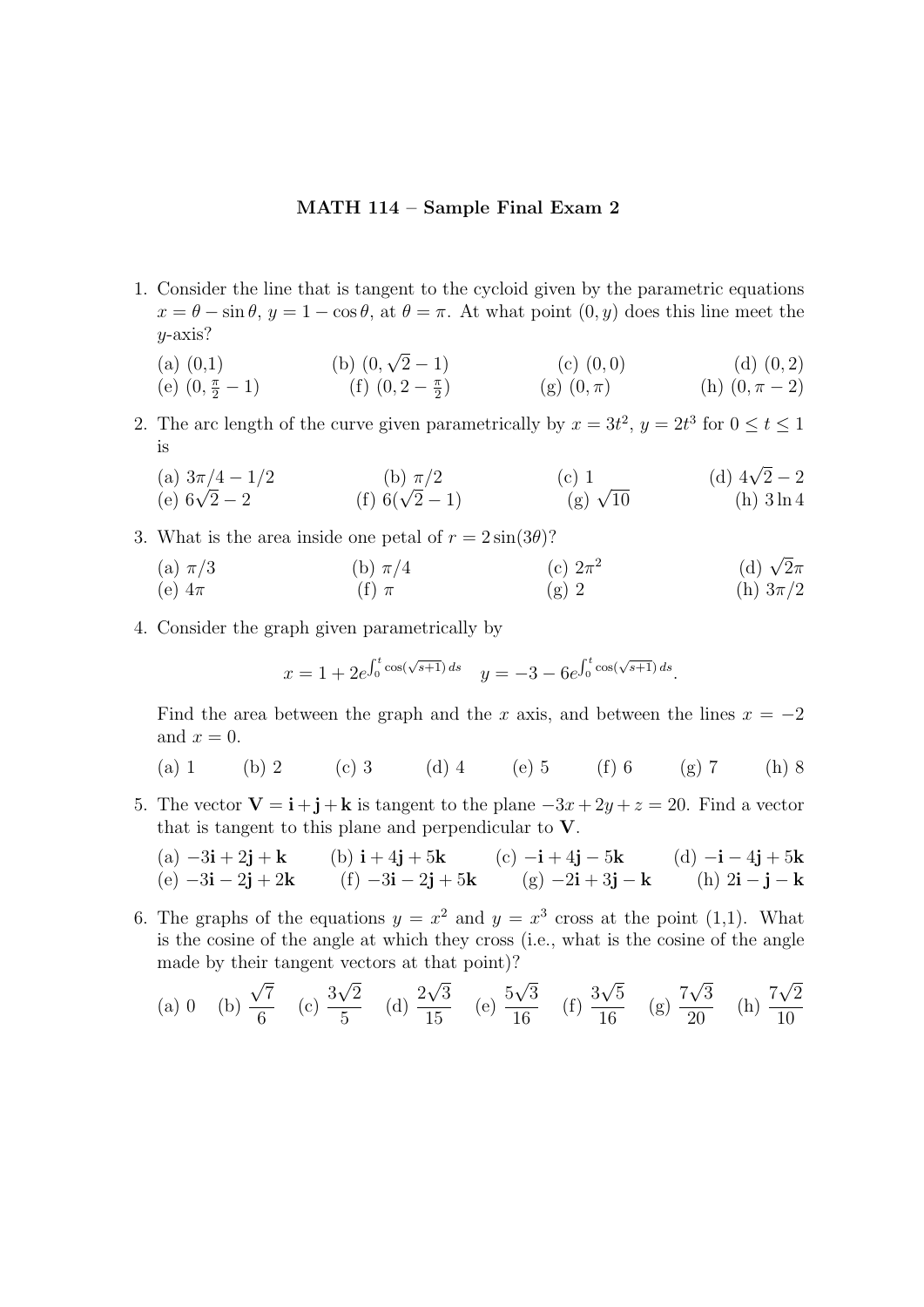- 7. Consider the set of points given in cylindrical coordinates by  $r = 4 \cos \theta$ . What 3-dimensional figure is given by these points?
	- (a) A circle of radius 2 centered at  $(2,0)$ .
	- (b) A circular cylinder parallel to the *z*-axis centered at  $(0,0)$ .
	- (c) A cone centered at the origin opening along the z axis.
	- (d) An elliptic paraboloid opening along the z-axis.
	- (e) A sphere of radius 2 centered at the origin.
	- (f) A circular cylinder parallel to the z-axis centered at  $(2,0)$ .
	- $(g)$  A sphere of radius 2 centered at  $(2,0)$ .
	- (h) A hyperbolic paraboloid.
- 8. Consider the tangent plane to the surface  $z =$  $8 - 3x^2 - y^2$  at the point  $(1,1,2)$ . The part of this plane in the first octant, together with the three coordinate planes, bounds a tetrahedron. What is the volume of this tetrahedron?

- (a) 8 (b)  $\frac{128}{0}$ 9  $(c) \frac{256}{2}$ 3 (d)  $\frac{32}{9}$ 3 (e)  $\frac{64}{9}$ 9 (f)  $\frac{128}{9}$ 3  $(g) \frac{32}{9}$ 9 (h)  $\frac{256}{9}$ 9
- 9. A vector parallel to the direction of fastest increase of  $w = 3x^2 xy + z$  starting from the point  $(1, -1, 6)$  is
	- (a)  $7i j + 6k$  (b)  $12i + 7j 6k$  (c)  $7i j + k$  (d)  $3i j + 2k$ (e)  $6i - j + k$  (f)  $12i - j - 6k$  (g)  $6i - j + 2k$  (h)  $6i + 7j - 6k$
- 10. The function  $f(x, y) = -2x^3 + 4x^2 + 4y^2 + 4xy$  has
	- (a) A local minimum and a saddle point.
	- (b) A local maximum and a saddle point.
	- (c) A local minimum and a local maximum.
	- (d) Two local minima.
	- (e) Two local maxima.
	- (f) Two saddle points.
	- (g) A local minimum and no other critical points.
	- (h) A local maximum and no other critical points.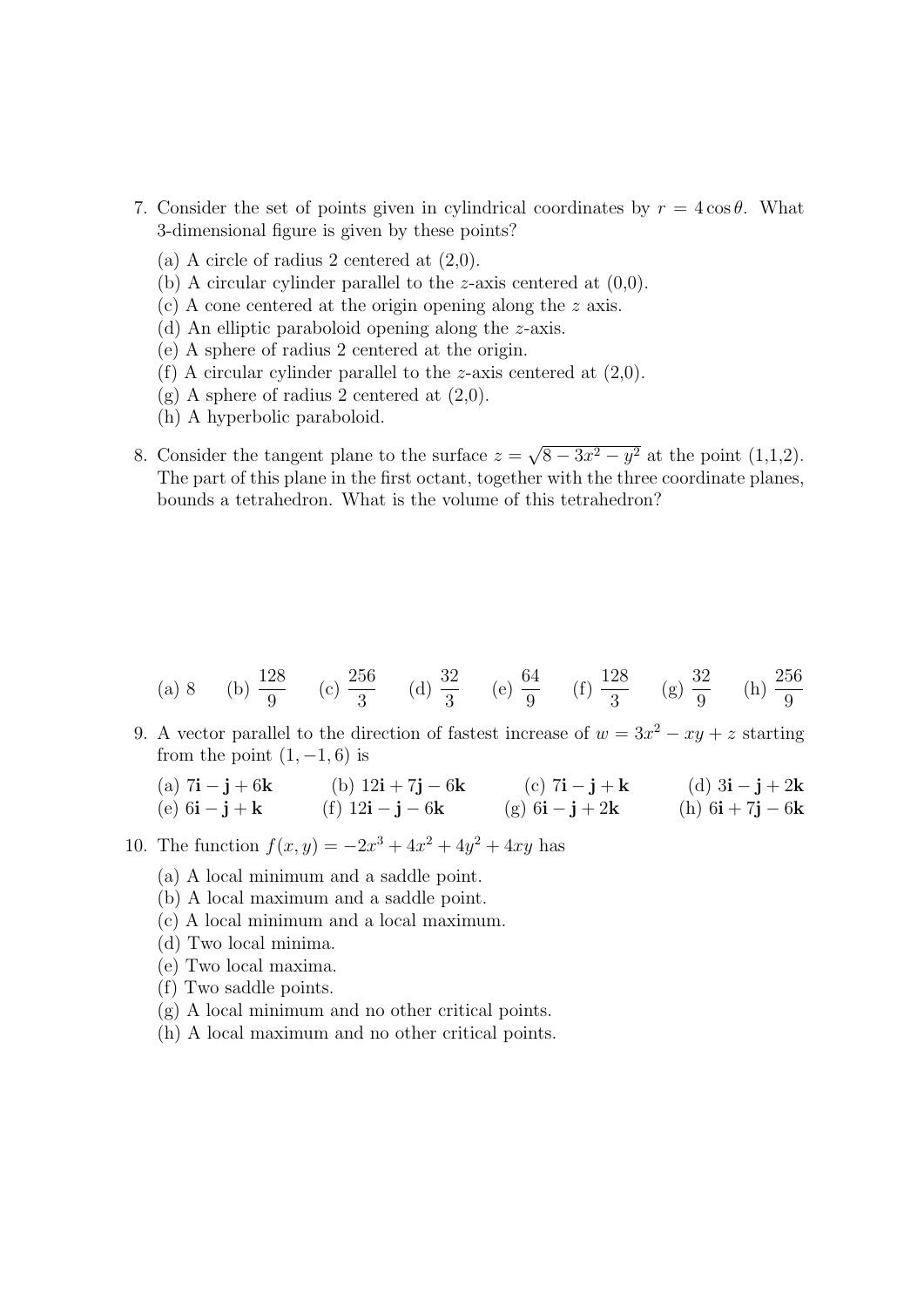- 11. Find the *absolute* maximum and absolute minimum values of the function  $f(x, y) =$  $x^2 + 3y^2 + 2y$  on the set  $\{(x, y)|x^2 + y^2 \le 1\}.$ 
	- (a) max: 5, min: 1 (b) max: 5, min:  $1/2$  (c) max: 5, min:  $-1/3$ (d) max: 5, min:  $-1/2$  (e) max: 6, min: 1 (f) max: 6, min  $1/2$ (g) max: 6, min:  $-1/3$  (h) max: 6, min:  $-1/2$

12. Compute the double integral  $\iint_T e^{x+y} dA$  over the triangle T that has vertices (0,0),  $(0,2)$  and  $(2,0)$ .

- (a)  $1 + e^2$  $(b)$  e  $2^2-1$  (c)  $e^2$ (d) 1 (e)  $2 + e^2$ (f)  $e^2 - 2$  (g)  $2e$ 2 (h)  $2e^2 - 1$
- 13. Use polar coordinates to evaluate

(a) 
$$
\frac{\pi}{4} \ln 4
$$
  
\n(b)  $\frac{\pi}{2} \ln 4$   
\n(c)  $\frac{\pi}{8} \ln 4$   
\n(d)  $\frac{\pi}{3} \ln 4$   
\n(e)  $\frac{\pi}{4} \ln 5$   
\n(f)  $\frac{\pi}{2} \ln 5$   
\n(g)  $\frac{\pi}{8} \ln 5$   
\n(h)  $\frac{\pi}{3} \ln 5$ 

14. Evaluate 
$$
\int_0^1 \int_{y^2}^1 ye^{x^2} dx dy
$$
.  
\n(a)  $e - 1$   
\n(b)  $\frac{1}{2}(e - 1)$   
\n(c)  $\frac{1}{4}(e - 1)$   
\n(d)  $3(e - 1)$   
\n(e)  $e + 1$   
\n(f)  $\frac{1}{2}(e + 1)$   
\n(g)  $\frac{1}{4}(e + 1)$   
\n(h)  $3(e + 1)$ 

15. Let  $H$  be the top half of the solid ball of radius 1, centered at the origin. Tha is,  $H = \{(x, y, z)|x^2 + y^2 + z^z \leq 1, z \geq 0\}.$  Calculate

$$
\iiint_H z^2 dV.
$$

(a) 
$$
\frac{\pi}{2}
$$
 (b)  $\frac{\pi}{3}$  (c)  $\frac{\pi}{4}$  (d)  $\frac{\pi}{5}$  (e)  $\frac{\pi}{6}$  (f)  $\frac{2\pi}{3}$  (g)  $\frac{2\pi}{5}$  (h)  $\frac{2\pi}{15}$ 

16. Suppose  $y = f(x)$  satisfies the second-order differential equation  $y'' + 2y' + 2y = 0$ and  $y(0) = 0$  and  $y'(0) = 1$ . Then  $y(1) =$ 

(a) 
$$
\frac{\sin 1}{e}
$$
 (b)  $\frac{\cos 2}{e}$  (c)  $\frac{\sin 2}{2}$  (d)  $e^{-2}(\sin 1 + \cos 1)$   
\n(e) 0 (f)  $e^{-\frac{1}{2}} \left( \sin \frac{1}{\sqrt{2}} + \cos \frac{1}{\sqrt{2}} \right)$  (g)  $\frac{1}{2}(e^{2} + e^{-2})$  (h) -1